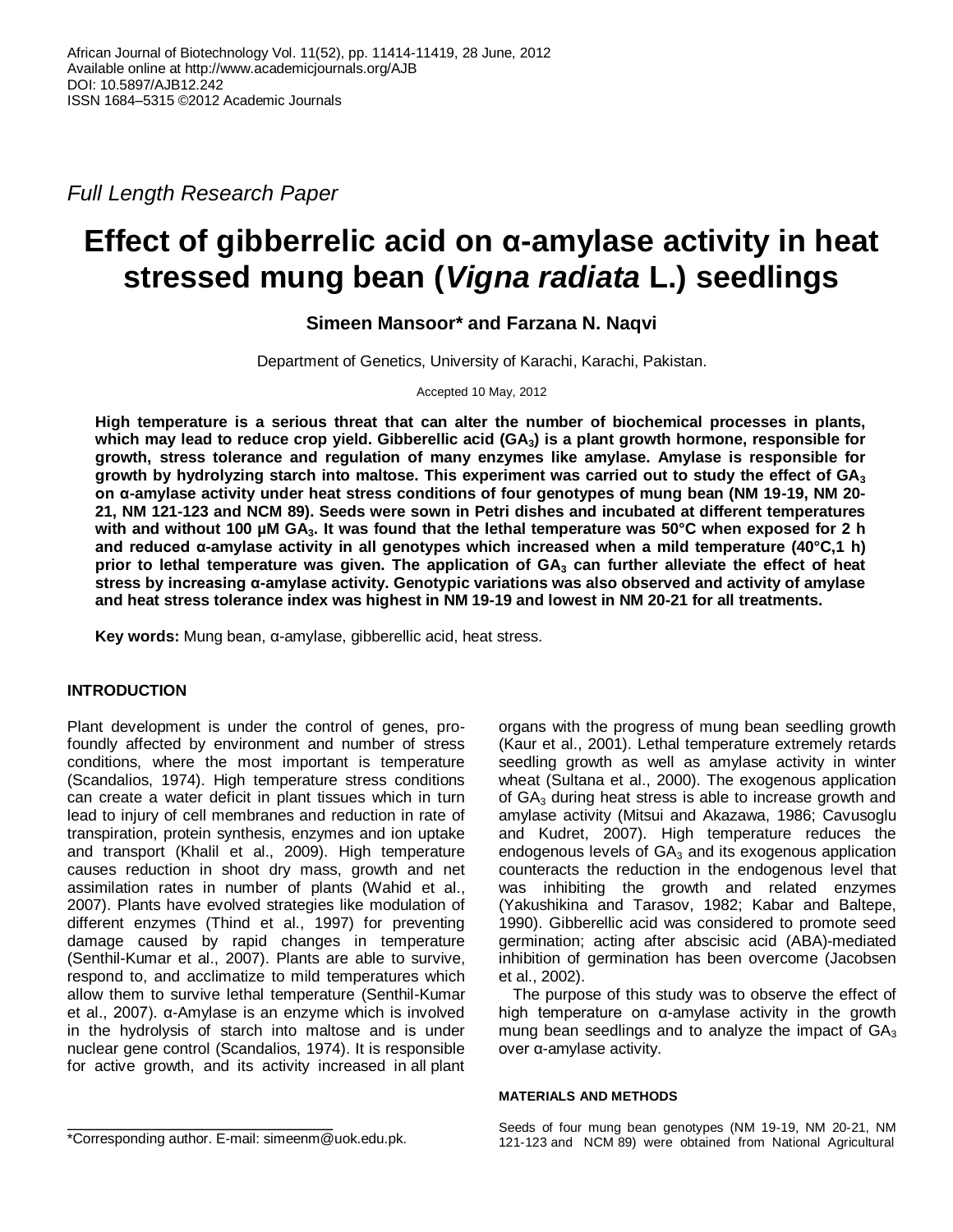|                      | df | ΜS                  |             |                    |              |  |
|----------------------|----|---------------------|-------------|--------------------|--------------|--|
| Sources of variation |    | 0 h                 | 24 h        | 48 h               | 72 h         |  |
| Temperature (T)      | 5  | 790.71**            | $518.5**$   | $930.1**$          | 2945.1**     |  |
| Genotype (G)         | 3  | $339.04**$          | $341.17**$  | $600.5**$          | 1583.8**     |  |
| $T \times G$         | 15 | 10.81 <sup>ns</sup> | $5.94^{ns}$ | 23.6 <sup>ns</sup> | $24.77^{ns}$ |  |
| Error                | 48 | 9.38                | 9.46        | 9.97               | 20.08        |  |

**Table 1.** Mean sum of squares of amylase activity (µg maltose/mg protein/5 min) in mung bean (*Vigna radiate.*L) seedlings harvested after temperature and GA<sub>3</sub> treatments.

MS, Mean sum of squares; df, degree of freedom; \*\* highly significant; ns, non significant.

Research Centre (NARC), Islamabad, Pakistan and imbibed in distilled water (d/w) for 5 h then sterilized with 1% sodium hypochlorite solution for 5 min, rinsed many times with d/w. Sterilized seeds were sown in Petri dishes, lined with filter paper moistened with d/w and incubated at 30°C for 24 h. Seedlings were then incubated in 1% sucrose solution in 1 mM phosphate buffer and temperature treatments were given with and without 100  $\mu$ M GA3, according to the method of Chen et al. (1986) with minor modifications. Seedlings were harvested at 0, 24, 48 and 72 h after treatments and saved for biochemical analysis. Protein was estimated by the method of Lowry et al. (1951); amylase activity was estimated by Chrispeels and Varner (1967).

Heat stress tolerance index (HSTI) was calculated by the method of Porch (2006) using the following formula:

 $HSTI = (Yp) - (Ys) / (Xp^{-})^{2}$ 

Where,  $YP =$  observation under unstressed condition,  $Ys =$ observations under stressed condition, and  $Xp^{-}$  = mean of all genotypes under unstressed condition.

#### **Statistical analysis**

Analysis of variance was performed as two factorial in completely randomized design (CRD) with three replications by computer software SPSS version 13. Duncan's multiple range test was performed at  $P \le 0.05$  level of significance for mean comparisons (Steel and Torrie, 1980).

## **RESULTS**

Mean sum of square for amylase activity (ug maltose/mg) protein/5 min) in mung bean seedlings harvested 0, 24, 48 and 72 h after temperature and  $GA<sub>3</sub>$  treatments showed highly significant differences for temperature and genotypes with non significant interaction for all harvests (Table 1).

Figure 1a shows that NM 19-19 exhibited increased αamylase activity as the growth proceeded. Its activity was significantly reduced at lethal temperature (50°C, 2 h), significantly enhanced when pretreatment of mild temperature (40°C,1 h) was given prior to lethal temperature (30°C +40°C +50°C) for all harvests. Amylase activity was significantly higher when  $GA_3$  was applied during 30°C (30°C GA<sub>3</sub>) as compared to 30°C for all harvests; it means that application of  $GA_3$  was responsible for the further rise in amylase activity during unstressed condition. It was also enhanced by the application of  $GA_3$  under stressed conditions.  $GA_3$  was applied during pretreatment as  $30^{\circ}$ C +  $40^{\circ}$ C (GA<sub>3</sub>) + 50°C and as 30°C + 40°C + 50°C (GA<sub>3</sub>), showing more promotion in 30°C + 40°C + 50°C (GA<sub>3</sub>), but non significantly for all harvests. This pattern was same for all other genotypes, but more promotion in  $GA<sub>3</sub>$  treated samples and less inhibition in temperature stressed samples was seen in NM 19-19.

Similarly, HSTI when calculated for amylase activity for all treatments and genotypes(Table 2), resulted in highest HSTI, found HSTI highest when  $GA<sub>3</sub>$  was applied during unstressed condition [30°C (GA<sub>3</sub>)], reduced in seedlings exposed to 40°C prior to 50°C, and lowest was seen at lethal temperature stress (50°C). More HSTI means more tolerance (Table 2). Genotypic variations with respect to amylase activity was also detected. NM 19-19 performed well amongst all genotypes as far as amylase activity was concerned (Figures 1a, b, c and d).

## **DISCUSSION**

The present results reveal that amylase activity increased as the growth of seedlings was proceeded for all genotypes and treatments. Kaur et al. (2001) reported that with the progress of seedlings growth of mung bean, amylolytic activity increased in all organs like roots, shoots and cotyledons to hydrolyze starch.

Current observed great reduction in mean α-amylase activity when seedlings were exposed to lethal temperature of 50°C for 2 h, but this decrease in α-amylase activity was somewhat improved when a pretreatment of 40°C (1 h) before lethal temperature was given. Sultana et al. (2000), reported the effect of various temperatures on winter wheat seeds and observed that α-amylase expression during germination was maximum at 29°C, although a high temperature of 38°C prevented the synthesis of α-amylase. Our results are also supported by the findings of Johnston et al. (2002) who reported that heat shock of 40°C induced the synthesis of heat shock proteins (HSPs) and suppresses the synthesis of αamylase in barley aleurone, however if samples were treated with an increase of 2.5°C every 30 min from the normal temperature of 25°C to the heat shock temperature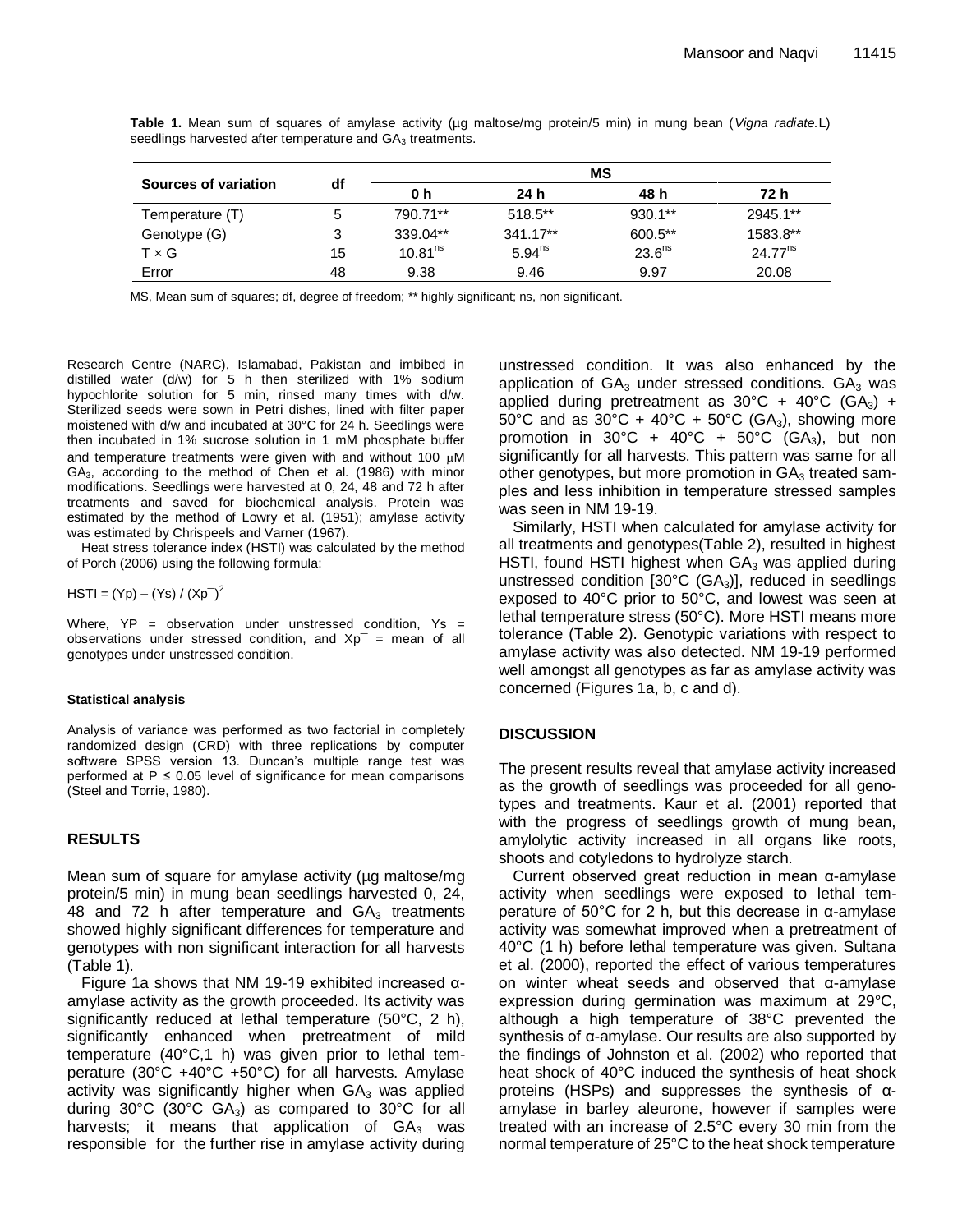

**Figure 1a**. Amylase activity (µg maltose/mg protein/5 min) in mung bean (*Vigna radiata*) seedlings of genotype NM 19-19, harvested after temperature and  $GA_3$  treatments. Error bars represent  $\pm$  SE of three replications. Similar alphabets indicate non significant difference (p≤0.05) among treatments of each harvest.



**Figure 1b.** Amylase activity (µg maltose/mg protein/5 min) in mung bean (*Vigna radiata*) seedlings of genotype NM 20-21, harvested after temperature and GA<sub>3</sub> treatments. Error bars represent ±SE of three replications. Similar alphabets indicate non significant difference (p≤0.05) among treatments of each harvest.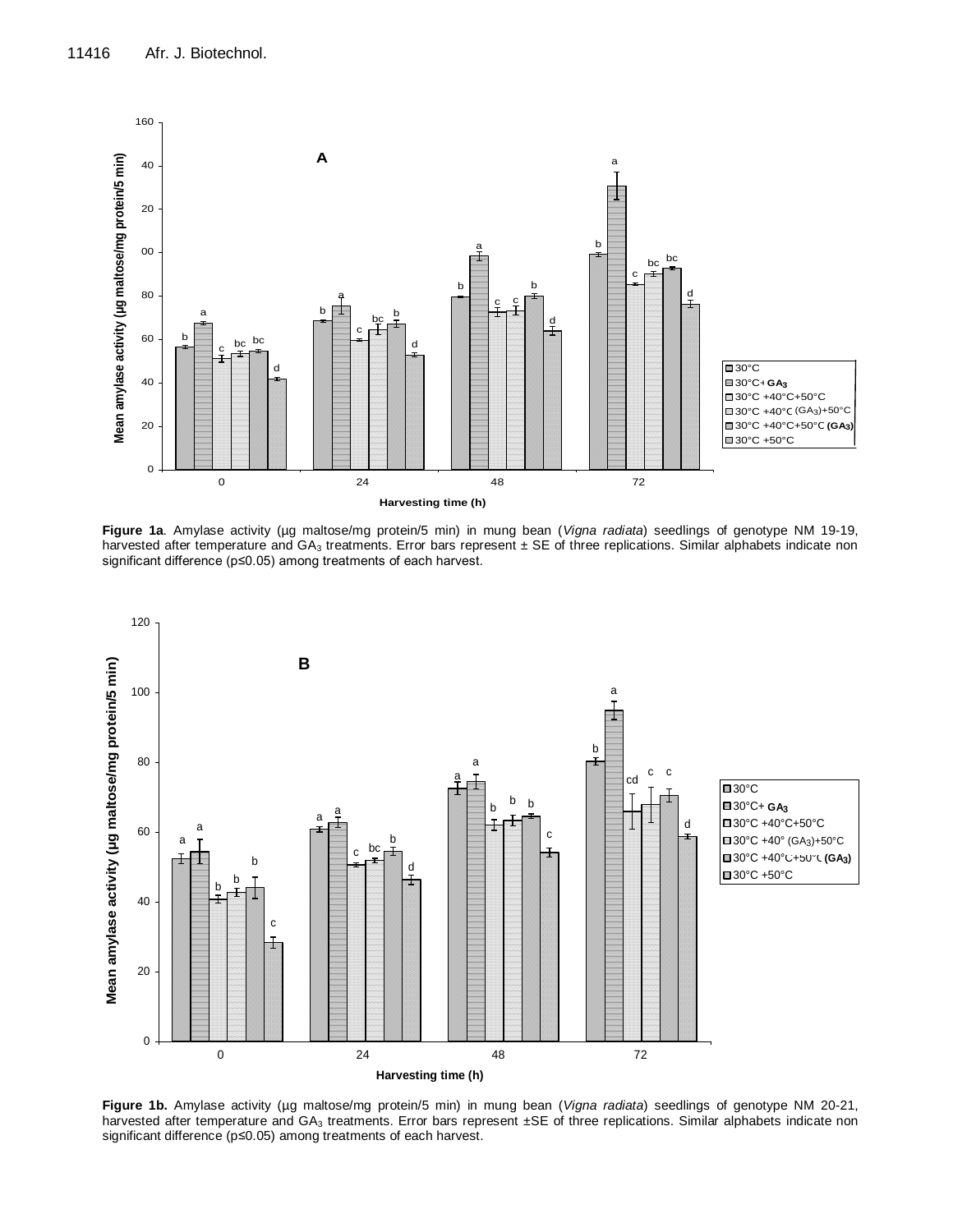

**Figure 1c.** Amylase activity (µg maltose/mg protein/5 min) in mung bean (*Vigna radiata*) seedlings of genotype NM 121- 123, harvested after temperature and  $GA_3$  treatments. Error bars represent  $\pm$ SE of three replications. Similar alphabets indicate non significant difference (p≤0.05) among treatments of each harvest.



Figure 1d. Amylase activity (µg maltose/mg protein/5 min) in mung bean (*Vigna radiata*) seedlings NCM 89, harvested after temperature and GA<sub>3</sub> treatments. Error bars represent ±SE of three replications. Similar alphabets indicate non significant difference (p≤0.05) among treatments of each harvest

**D**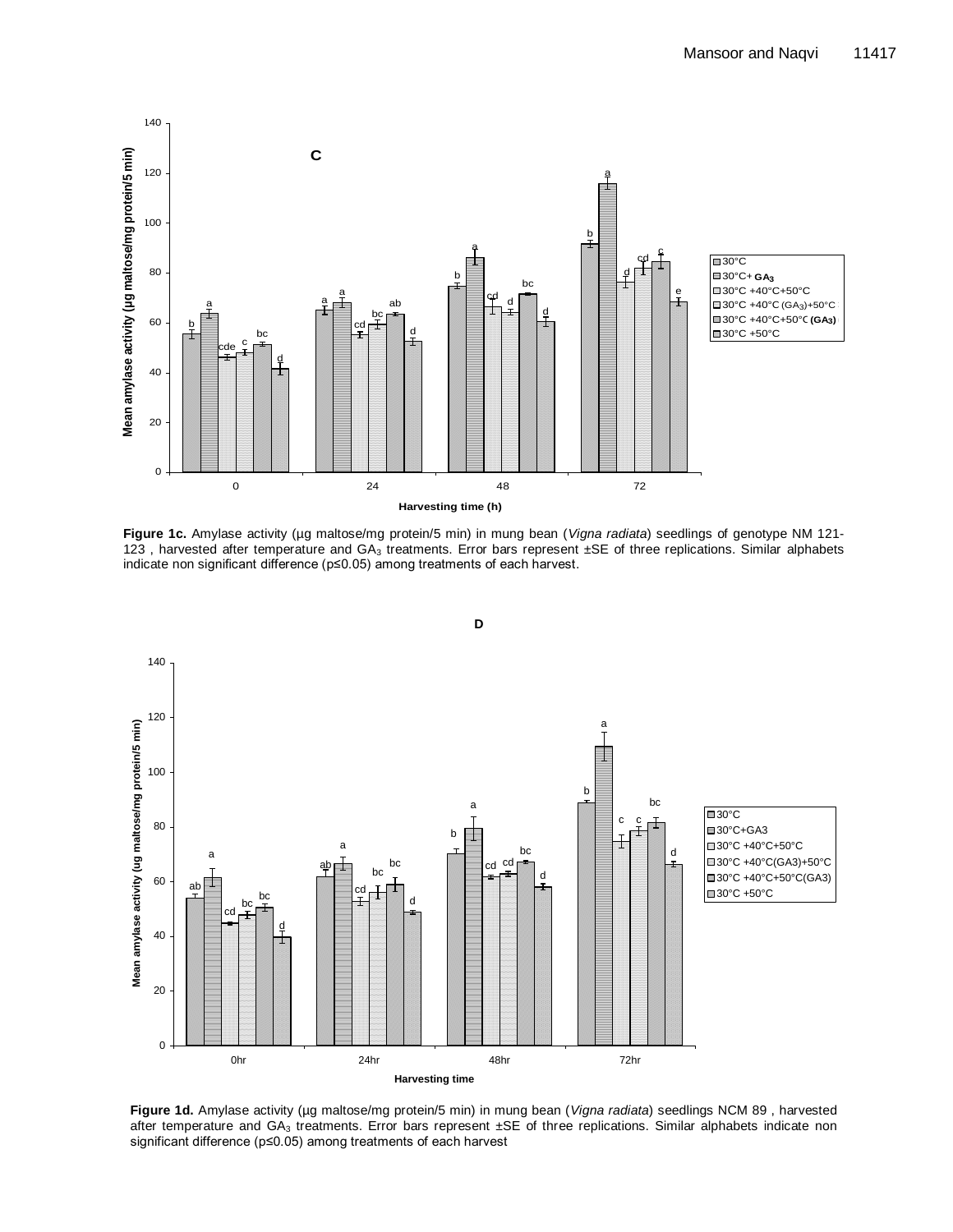| Genotype      | <b>Treatment</b>                                                     | 0 h   | 24 h  | 48 h   | 72 h  |
|---------------|----------------------------------------------------------------------|-------|-------|--------|-------|
| NM 19-19      | $30^{\circ}$ C(GA <sub>3</sub> )                                     | 0.079 | 0.078 | 0.088  | 0.099 |
|               | $30^{\circ}$ C + 40 $^{\circ}$ C + 50 $^{\circ}$ C                   | 0.060 | 0.062 | 0.065  | 0.065 |
|               | $30^{\circ}$ C + 40 $^{\circ}$ C(GA <sub>3</sub> ) + 50 $^{\circ}$ C | 0.063 | 0.067 | 0.066  | 0.068 |
|               | $30^{\circ}$ C + 40 $^{\circ}$ C + 50 $^{\circ}$ C(GA <sub>3</sub> ) | 0.064 | 0.070 | 0.072  | 0.070 |
|               | $30^{\circ}$ C + 50 $^{\circ}$ C                                     | 0.049 | 0.055 | 0.057  | 0.073 |
|               | $30^{\circ}$ C(GA <sub>3</sub> )                                     | 0.059 | 0.058 | 0.061  | 0.058 |
| NM 20-21      | $30^{\circ}$ C + 40 $^{\circ}$ C + 50 $^{\circ}$ C                   | 0.044 | 0.046 | 0.050  | 0.040 |
|               | $30^{\circ}$ C + 40 $^{\circ}$ C(GA <sub>3</sub> ) + 50 $^{\circ}$ C | 0.046 | 0.048 | 0.052  | 0.041 |
|               | $30^{\circ}$ C + 40 $^{\circ}$ C + 50 $^{\circ}$ C(GA <sub>3</sub> ) | 0.048 | 0.050 | 0.053  | 0.043 |
|               | $30^{\circ}$ C + 50 $^{\circ}$ C                                     | 0.031 | 0.042 | 0.044  | 0.036 |
| NM 121-123    | $30^{\circ}$ C(GA <sub>3</sub> )                                     | 0.074 | 0.067 | 0.073  | 0.081 |
|               | $30^{\circ}$ C + 40 $^{\circ}$ C + 50 $^{\circ}$ C                   | 0.053 | 0.054 | 0.056  | 0.053 |
|               | $30^{\circ}$ C + 40 $^{\circ}$ C(GA <sub>3</sub> ) + 50 $^{\circ}$ C | 0.055 | 0.058 | 0.057  | 0.057 |
|               | $30^{\circ}$ C + 40 $^{\circ}$ C + 50 $^{\circ}$ C(GA <sub>3</sub> ) | 0.059 | 0.062 | 0.060  | 0.059 |
|               | $30^{\circ}$ C + 50 $^{\circ}$ C                                     | 0.048 | 0.052 | 0.051  | 0.048 |
|               | $30^{\circ}$ C(GA <sub>3</sub> )                                     | 0.069 | 0.062 | 0.063  | 0.075 |
| <b>NCM 89</b> | $30^{\circ}$ C + 40 $^{\circ}$ C + 50 $^{\circ}$ C                   | 0.050 | 0.049 | 0.049  | 0.051 |
|               | $30^{\circ}$ C + 40 $^{\circ}$ C(GA <sub>3</sub> ) + 50 $^{\circ}$ C | 0.054 | 0.052 | 0.0499 | 0.053 |
|               | $30^{\circ}$ C + 40 $^{\circ}$ C + 50 $^{\circ}$ C(GA <sub>3</sub> ) | 0.057 | 0.055 | 0.053  | 0.055 |
|               | $30^{\circ}$ C + 50 $^{\circ}$ C                                     | 0.045 | 0.045 | 0.046  | 0.045 |

**Table 2.** Analysis of heat stress tolerance (HST) index for mean amylase activity for three trials in mung bean seedlings under temperature and GA<sub>3</sub> treatments.

of 40°C, synthesis of α-amylase would be over five folds greater than the heat shocked sample. Therefore the rapidity of the onset of the heat stress appears to be important for plant to acclimatize to high temperature stress in the field.

Present research showed that the activity of amylase was reduced under lethal temperature stress, however the mild temperature treatment prior to lethal temperature treatment induce amylase activity. Exogenous application of GA<sub>3</sub> was able to further induce α-amylase activity during temperature stressed as well as unstressed conditions therefore it is suggested that by the deficiency of amylase there could be the unavailability of maltose which is prerequisite of growth. It is supported by Zeid, (2011), who reported that amylase play an important role in germination by providing starch hydrolyzate, which was decreased due to stress and the deficiency in amylase and maltose was overcome by  $GA<sub>3</sub>$  treatment. Gibberellic acid can reduce the adverse effect of high temperature stress during seed germination (Cavusoglu and Kudret, 2007). It is reported that high temperature reduces the endogenous levels of cytokinins, gibberellins and auxins (Kabar and Baltepe, 1990). It is possible that exogenous GA3 counteracts the reduction in the endogenous levels of plant hormones that promote growth and increase endogenous level of plant hormones. Toyomasu et al. (1994) reported that exogenous GA3 promotes germination with a reduction in endogenous ABA content. Heat stress indices have been developed for the

evaluation of high temperature stress in plants, stress tolerance index (HST) has been used for comparing genotypic performance across years to environment and used to identify genotypes that perform well under both stress and non stress conditions (Fernandez 1993; Porch 2006). It is concluded that by the pretreatment of  $GA_3$ , thermotolerance can further be raised in all four mung bean genotypes, however the HSTI and amylase activity in NM 19-19 was highest and lowest in NM 20-21 (Figures 1a and b). Therefore by looking at the data, it may be suggested that NM 19-19 was considered to be heat tolerant and NM 20-21, as heat sensitive genotype.

#### **REFERENCES**

- Cavusoglu K, Kudret K (2007). Comparative effects of some plant growth regulators on the germination of barley and radish seeds under high temperature stress. Eur. Asia J. Biol. Sci., 1: 1-10.
- Chen YM, Seiichiro K, Masuda Y.(1986). Enhancing effect of heat shock and gibberellic acid on thermotolerance in etiolated Vigna radiate. I. Phyiological aspects on thermotolerance. Physiol. Plant, 66: 595-601.
- Chrispeels MJ, Varner JE (1967). Gibberellic acid-enhanced synthesis and released of α-amylase and ribonuclease by isolated barley aleurone layers. Plant Physiol., 42: 396-406.
- Fernandez CGJ (1993). Effective selection criteria for assessing plant stress tolerance. In: CG Kuo, ed. Adaptation of food crops to temperature and water stress.257-270.AVRDC, Shanhua, Taiwan.
- Hubick KT, Taylor JS, Reid DM (1986). The effect of drought on levelsof abscisic acid, cytokinins,gibberellins and ethylene in aeroponicallygrown sunflower plants. Plant Growth Regul., 4: 139-151.
- Jacobsen JV, Pearce DW, Poole AY, Pharis RP, Mander LN. (2002).